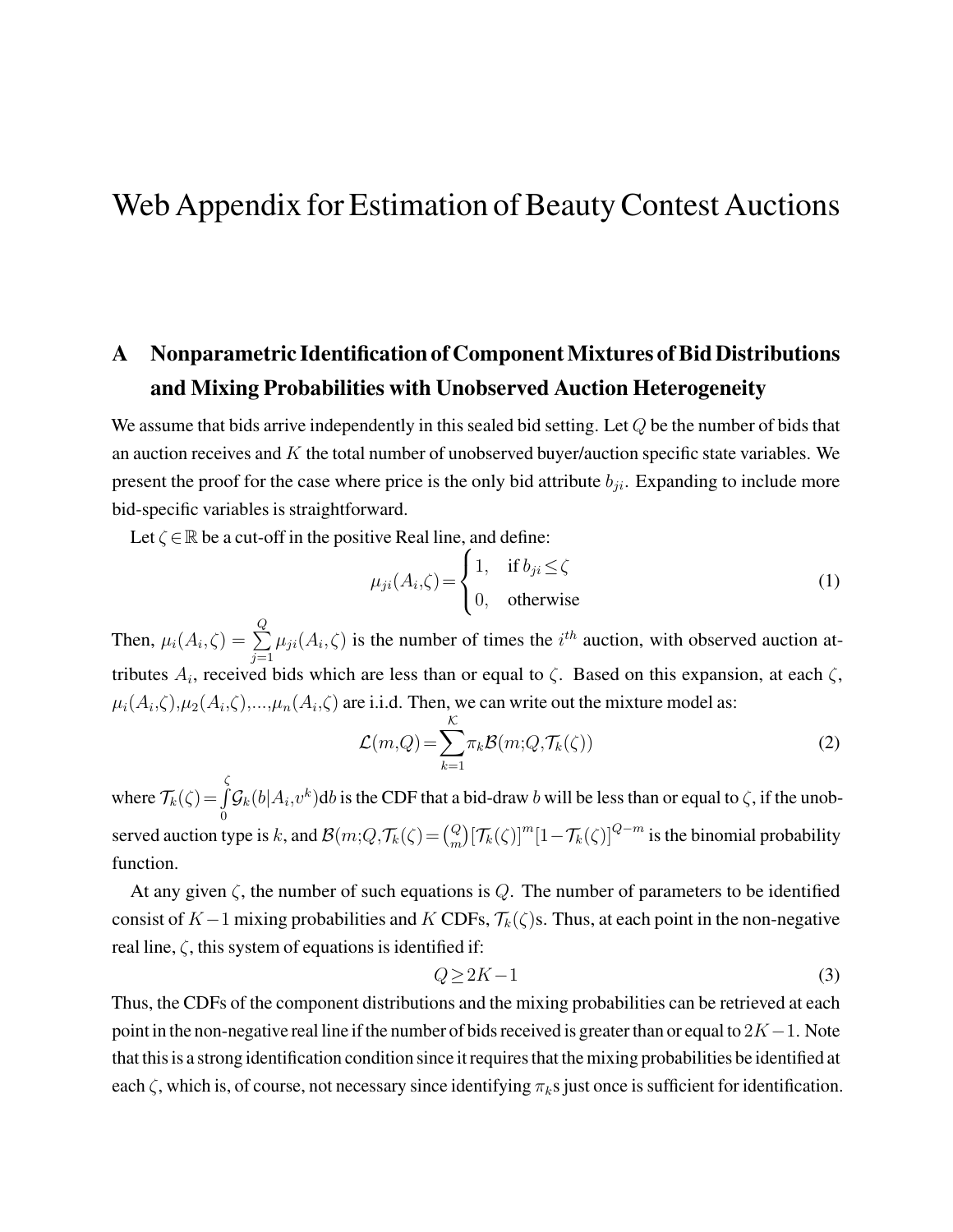## <span id="page-1-0"></span>B Estimation with Assumption [7](#page-0-0)

### B.1 Modified EM-like Algorithm in the First Step

Consider the following nonparametric EM-like algorithm to estimate the bid prices. At this stage,  $\mathcal{G}^{X}(X_{ji}|A_i)$  is assumed to have been already estimated. Since it is not dependent on the unobserved type, its estimation is straightforward. Now, let  $AX_{ji} = \{A_i, X_{ji}\}$  take on  $\bar{H}$  possible levels,  $AX_{ji} \in \left\{AX^1,AX^2,...,AX^{\bar{H}}\right\}$ . Then all the bids in the data can be partitioned into  $\bar{H}$  groups based on observed auction and seller attributes  $AX_{ji}$ . Note that because seller attributes  $(X_{ji}s)$  can vary across bids within the same auction, bids from the same auction can belong to different partitions. This is one of the key ways in which this algorithm differs from the standard nonparametric mixture algorithms. Then, the three-step iterative algorithm is as follows:

### B.1.1 KDE-Step

Let  $\mathcal{G}^t_{h,k}(b|AX^h,v^k)$  denote the probability density function of observing bid price  $b$  at observed state  $AX<sup>h</sup>$  and unobserved type  $v<sup>k</sup>$  in iteration t. We now define:

$$
\mathcal{G}_{h,k}^{t}(b|AX^{h},v^{k}) = \frac{1}{\mu_{h}^{t}\left[\sum_{m=1}^{n_{h}}\lambda_{mhk}^{t-1}\right]} \sum_{m=1}^{n_{h}}\lambda_{mhk}^{t-1}\mathcal{K}\left(\frac{b-b_{m}}{\mu_{h}^{t}}\right)
$$
(4)

where  $\mu_h^t$  is the bandwidth for group h in iteration t,  $K(\cdot)$  is a univariate kernel such that  $\int_R K(b)d(b)$ 1.

### B.1.2 E-Step

In the E-step, we update the posterior probabilities  $\lambda_{ik}^t$ s, for each auction, for this iteration, as follows:

$$
\lambda_{ik}^{t} = \frac{\pi_{k}^{t-1} \prod_{j=1}^{q_{i}} \mathcal{G}_{h,k}^{t}(b_{ji}|AX_{ji} = AX^{h}, v^{k})}{\sum_{k=1}^{K} \pi_{k}^{t-1} \left[ \prod_{j=1}^{q_{i}} \mathcal{G}_{h,k}^{t}(b_{ji}|AX_{ji} = AX^{h}, v^{k}) \right]} \forall k
$$
\n(5)

where  $\pi_k^{t-1}$  $k_k^{t-1}$ s is the population probability of unobserved type k from the previous iteration. An important point of note is that even when updating the posterior probabilities for a single auction, we might have to use many different bid distributions because the group that a bid belongs to depends on both  $A_i$  and  $X_{ii}$ .

### B.1.3 M-Step

The Maximization step is the same as before.

We iteratively perform the above steps till convergence, at which point, we have consistent estimates of the population probabilities of unobserved types, posterior probability of an auction belonging to a given unobserved type, and  $\bar{H} \times K$  probability density functions of bid prices  $\mathcal{G}_{h,k}\big(b|AX^h,v^k\big).$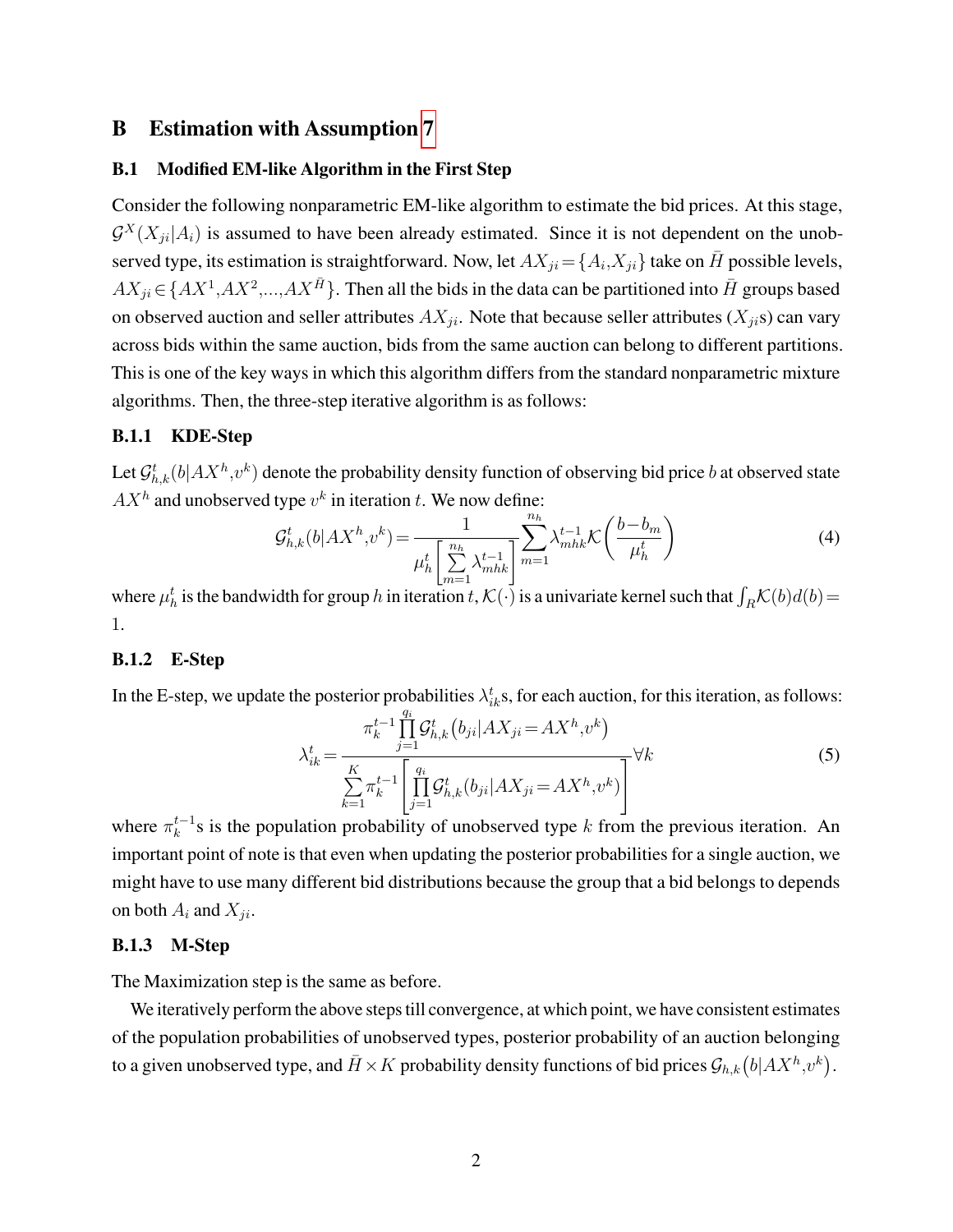### <span id="page-2-2"></span>B.2 Modified Second Step Estimation

The second step estimation is similar to that outlined in §[4.2,](#page-0-0) with the following changes to Step i:

- We first make  $(q_i 1)$  draws of equilibrium seller attributes from  $\hat{\mathcal{G}}^X(X_{ii}|A_i)$ . Denote these draws as:  $\tilde{X}_{-ji}$   $=$   $\{ \tilde{X}_{1i},...,\tilde{X}_{(j-1)i},\tilde{X}_{(j+1)i},...,\tilde{X}_{q_i i} \}$ .
- Then, for each draw of  $X_{ji}$ , based on  $AX_{ji} = \{A_i, X_{ji}\}$ , make a draw of bid price from  $\widehat{G}_{h,k}(b_{ji}|AX_{ji} = AX^h, v^k)$ . Denote these as  $\tilde{b}_{-ji} = \{\tilde{b}_{1i}, \ldots, \tilde{b}_{(j-1)i}, \tilde{b}_{(j+1)i}, \ldots, \tilde{b}_{q_i i}\}$ . Together

with j's own attributes and bid, this constitutes one simulation of auction i for  $v_i = v^k$ .

Continue with the estimation as before.

## C Details of the First Step Estimation for the Freelancing Context

### C.1 Non-Parametric Joint Distributions of Number of Ratings and Mean Rating

We model the joint distributions of these two attributes using bivariate kernel density functions. First, we classify all the bids according to the number of bids received in the corresponding auction (Table [A1\)](#page-2-0) and then sub-classify the bids based on the buyer's reputation (Table [A2\)](#page-2-0). These classifications allow us to capture the differences in sellers' expectations about the attributes of her competitors. For example, buyers with a large number of high ratings (sub-class 4) receive better bids (*e.g.*, low bid price, high bidder reputation), on average, compared to those with no ratings (sub-class 1). Ideally, of course, we would prefer a more fine-grained classification. However, further classification is not feasible given the size of our data.<sup>[1](#page-2-1)</sup>

<span id="page-2-0"></span>

| <b>Classes</b>     | Number of bids                  |
|--------------------|---------------------------------|
| Class 1            | $0 <$ Number of bids $\le 5$    |
| Class 2            | $5 <$ Number of bids $< 10$     |
| Class <sub>3</sub> | $10 <$ Number of bids $\leq 20$ |
| Class 4            | $20 <$ Number of bids           |

| Sub-classes | Number of ratings                 | Avg. rating            |
|-------------|-----------------------------------|------------------------|
| Sub-class 1 | Number of ratings $= 0$           |                        |
| Sub-class 2 | $0 <$ Number of ratings           | Avg. rating $\leq 9.3$ |
| Sub-class 3 | $0 <$ Number of ratings $\leq 10$ | Avg. rating $> 9.3$    |
| Sub-class 4 | Number of ratings $>10$           | Avg. rating $> 9.3$    |

Table A2: The four sub-classes of buyers.

Let  $\{1,...,T\}$  be the set of categories, where  $T = 16$  since we have four classes for number of bids, each with four sub-classes,  $t=1$  denotes class 1 and sub-class 1,  $t=2$  denotes class 1 and sub-class 2, and so on. The observed bids in each category are indexed by  $m \in \{1,2,..,M_t\}$ , where  $M_t$  is the total number of bids in category t. The  $m^{th}$  bid in any category is denoted by vector  $Y_m$ , where the two elements of  $Y_m$  are the number of ratings and mean rating of the  $m<sup>th</sup>$  bid. We model the probability density function at a point  $Y$  in the two dimensional space, in category  $t$ , using the multivariate kernel density estimator:

$$
\psi_t(Y,\mu_t) = \frac{1}{M_t \mu_t^2 r(l_t, Y)^2} \sum_{m=1}^{M_t} \mathcal{K} \left\{ \frac{1}{\mu_t r(l_t, Y)} (Y - Y_m) \right\} \tag{6}
$$

<span id="page-2-1"></span><sup>&</sup>lt;sup>1</sup>Results are robust to modifications in cut-offs used to sub-classify the data.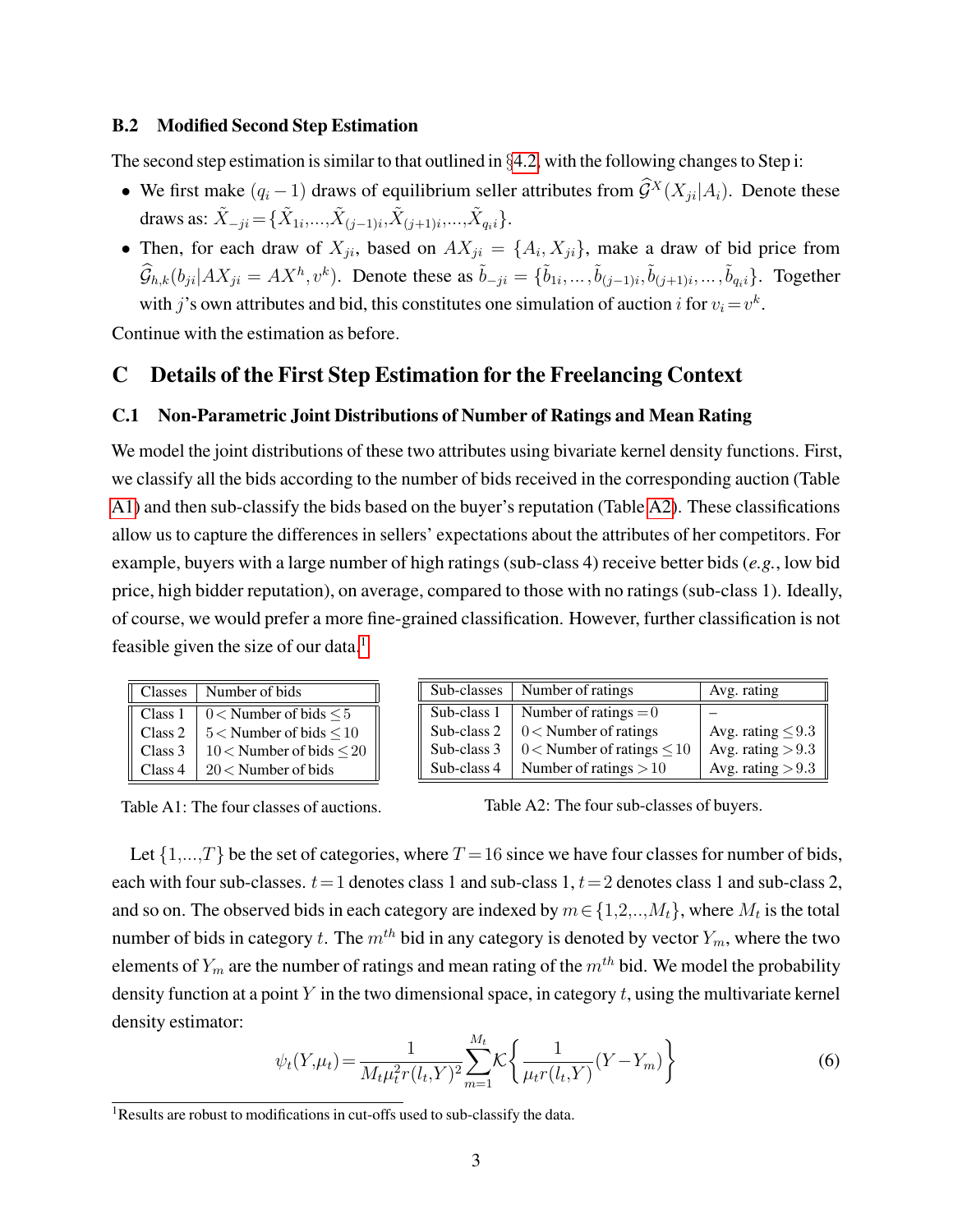where  $\mu_t$  is the optimal bandwidth window for category  $t, \mathcal{K}(\cdot)$  is the two dimensional kernel function satisfying the property  $\int_{R^2} \mathcal{K}(Y) d(Y) = 1$ .  $r(l_t, Y)$  is a scaling parameter that represents the Euclidean distance from Y to the  $l_t^{th}$  nearest point in the data.<sup>[2](#page-3-0)</sup>

The choice of the bandwidth is crucial to the quality of the kernel estimator. We estimate the optimal bandwidths,  $\mu_t \forall t$ , using likelihood cross-validation [\(Silverman, 1986\)](#page-14-0). Let  $\hat{\psi}_t(\mu, Y)$  and  $\hat{\psi}_{t,-m}(\mu, Y)$  be the PDF estimate of point Y from the  $t^{th}$  category using bandwidth  $\mu$  and datasets  ${Y_1,...,Y_{M_t}}$  and  ${Y_1,...,Y_{m-1},Y_{m+1},...,Y_{M_t}}$ , respectively. Then the cross-validation score of  $\mu$  for category  $t$  is given by:

$$
CVt(\mu) = Mt-1 \sum_{m=1}^{Mt} \ln[\hat{\psi}_{t,-m}(\mu, Y)]
$$
\n(7)

The likelihood cross-validation choice of the optimal bandwidth is the value that maximizes  $CV_t(\mu)$ . Intuitively, the cross-validation score  $CV_t(\mu)$  is the log-likelihood of observing the dataset.  $\hat{\psi}_{t,-m}(\mu,Y)$ is the probability of drawing the data-point A (assuming it is not part of the dataset). So  $M_t^{-1}\Pi_{m=1}^{M_t}\hat\psi_{t,-m}(\mu,Y)$ is the total probability of observing the dataset.

While the maximization is conceptually simple, it is computationally intensive. To evaluate the likelihood at a given bandwidth, we need to evaluate the density at each data point at that bandwidth and then sum over the density contributions of all data points. Moreover, at each data point, we need to find the  $l_t^{th}$  nearest point in the Euclidean space to calculate its density contribution. This becomes prohibitively expensive as the size of the dataset and the number of dimensions increase. Moreover, this has to be done multiple times to reach the optimal  $\mu_t$ . To address these computational issues, we follow the recent method proposed by [Gray and Moore](#page-14-1) [\(2003\)](#page-14-1), which is based on *k-d trees* and has been shown to be much faster than previous methods. We use the MATLAB-based KDE toolbox to perform the estimation [\(Ihler, 2003\)](#page-14-2).

### C.2 Multinomial Logit Model of Bidder's Geographic Region

Sellers can belong to one of four discrete geographic regions (Table [2\)](#page-12-0). Conditional on buyer and auction specific state variables, and a given draw of bidder mean rating and number of ratings, we model the distribution of seller's geographic region using a Multinomial Logit model. Let  $\mathcal{Z}_g (region_{ji} | X_{ji}^g, \theta_g)$  be the conditional probability of seller j's region, where  $X_{ji}^g$  is the set of variables that influences the draw of the bidders' geographic region and  $\theta_g = {\theta_{g1}, \theta_{g2}, \theta_{g3}}$  are the parameter vectors associated with regions 1, 2, and 3, respectively. Then, the probability that bidder

<span id="page-3-0"></span><sup>&</sup>lt;sup>2</sup>In the absence of  $r(l_t, Y)$ , the same bandwidth is used for all parts of the distribution. This is problematic in finite samples because it is difficult to pick one optimal bandwidth for the entire range; low bandwidths lead to spurious noise in the tails of the distribution, while high bandwidths cause over-smoothing in the main parts of the distribution [\(Silverman, 1986\)](#page-14-0). Scaling the bandwidth locally using  $r(l_t,Y)$  provides a simple but effective solution to this problem. Further, as is common in the literature, we set  $l_t = \sqrt{M_t}$ .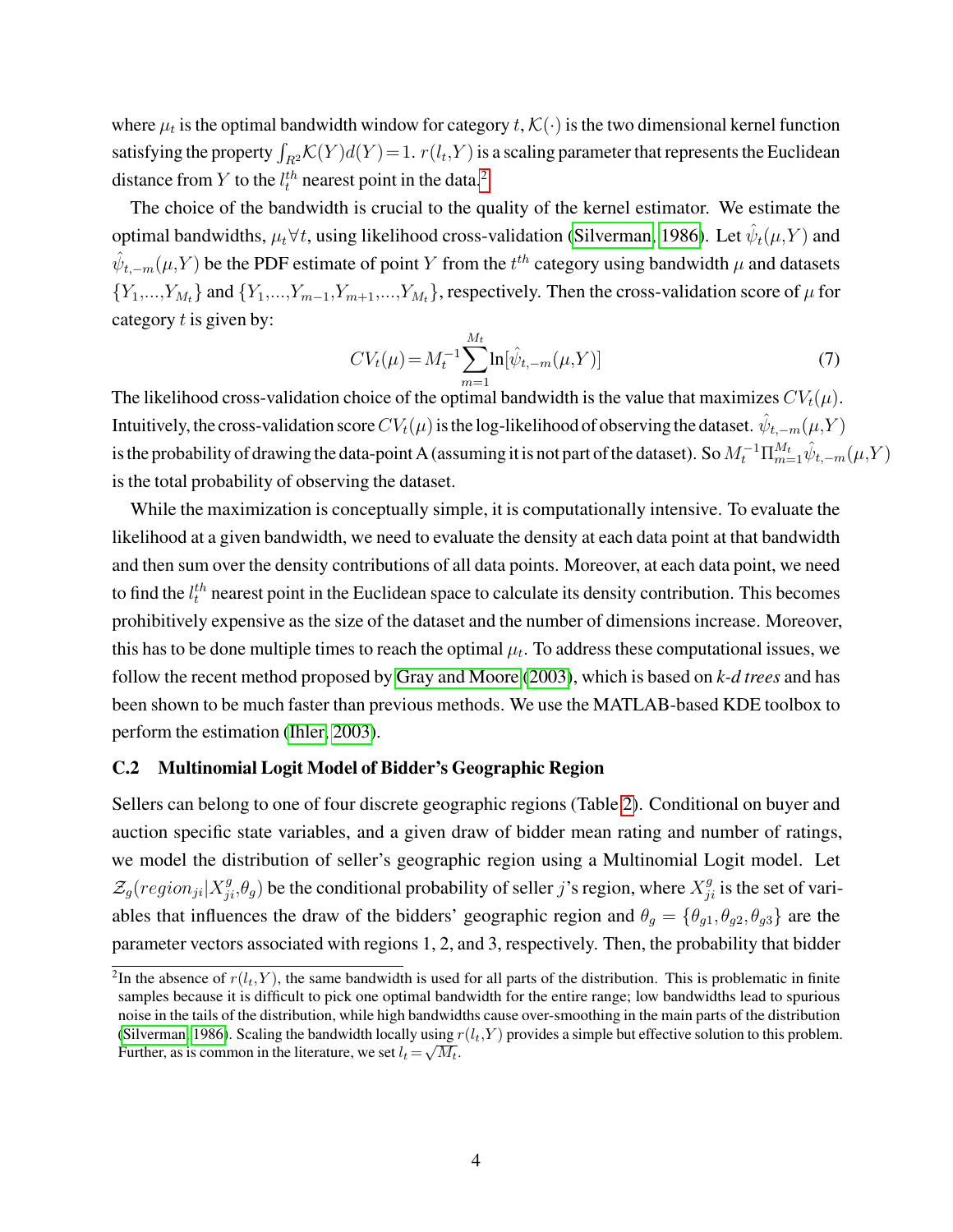j in auction i belongs to geographic region  $k$  is:

$$
\mathcal{Z}_g(region_{ji} = \gamma | X_{ji}^g, \theta_g) = \frac{\exp(X_{ji}^g \theta_{gk})}{1 + \exp(X_{ji}^g \theta_{g1}) + \exp(X_{ji}^g \theta_{g2}) + \exp(X_{ji}^g \theta_{g3})} \forall \gamma \in \{1, 2, 3\}
$$
\n
$$
\mathcal{Z}_g(region_{ji} = 4 | X_{ji}^g, \theta_g) = \frac{1}{1 + \exp(X_{ji}^g \theta_{g1}) + \exp(X_{ji}^g \theta_{g2}) + \exp(X_{ji}^g \theta_{g3})}
$$
\n(8)

 $\theta_{g4}$  = 0 because  $\gamma$  = 4 is the base region. The set of parameters to be estimated in this context is  $\theta_g$  =  $\{\theta_{g1}, \theta_{g2}, \theta_{g3}\}.$  The log-likelihood of drawing the sellers' geographic regions observed in the data is:  $q_i$  4

$$
L_g(\theta_g) = \sum_{i=1}^n \sum_{j=1}^{q_i} \sum_{\gamma=1}^4 \ln[\mathcal{Z}_g(\text{region}_{ji} = \gamma | X_{ji}^g, \theta_g)^{I(\text{region}_{ji} = \gamma)}]
$$
(9)

Maximizing the above log-likelihood gives us a consistent estimate of  $\theta_g$ .

### C.3 Logit Model of Buyer-Bidder Past Interaction Indicator

The indicator for whether a buyer and seller have interacted in the past is modeled using a binary Logit model. Let  $\mathcal{Z}_l(int_{ji}|X_{ji}^l, \theta_l)$  be the conditional probability of seller j's having positive past interactions with buyer *i*, given state variables  $X_{ji}^l$  and parameter vector  $\theta_l$ . Then, the probability of drawing  $int_{ii}$  is:  $\overline{X}$ 

$$
\mathcal{Z}_l(int_{ji} = 1 | X_{ji}^l, \theta_l) = \frac{e^{X_{ji}\theta_l}}{1 + e^{X_{ji}\theta_l}}; \qquad \mathcal{Z}_l(int_{ji} = 0 | X_{ji}^l, \theta_l) = \frac{1}{1 + e^{X_{ji}\theta_l}} \tag{10}
$$

The parameters of interest in this context are  $\theta_l$ , which can be estimated using maximum likelihood. The log-likelihood of observing the indicators of past buyer-seller interactions observed in the data is given by:

$$
L_l(\theta_l) = \sum_{i=1}^n \sum_{j=1}^{q_i} \sum_{\gamma=0}^1 \ln[\mathcal{Z}_l(int_{ji} = \gamma | X_{ji}^l, \theta_l)^{I(int_{ji} = \gamma)}]
$$
(11)

### C.4 Nonparametric Estimation of Mixtures of Bid Prices

Figure [4](#page-14-3) depicts the kernel density estimate of all the bids in the data. Note that it is lumpy and does not resemble any parametric distribution. Therefore, we employ a fully nonparametric estimation method. To estimate the nonparametric mixtures of bid prices, we first distribute all the bids in the data into bins based on auction and seller attributes as follows:

- Three groups based on number of bids: (a) No. of bids  $\leq$  13, (b) 13  $\leq$  No. of bids  $\leq$  30, and (c) No. of bids  $>30$ .
- Three groups based on sum of seller ratings: (a) Sum seller ratings  $=0$ , (b)  $0 <$  Sum seller ratings  $<$ 90, and (c) Sum seller ratings  $>$ 90.
- Two groups based on seller geographic region: (a) Seller region = 1, and (b) Seller region  $\neq$  1.

Note that our binning is coarser than our state space. As discussed earlier, this is necessary in large state space settings with finite samples. We experimented with a large number of binning strategies before finalizing this one. The chosen binning strategy is the one which accomplishes the following three goals to the best possible extent  $- (1)$  Bin cut-offs should be such that the distributions of bid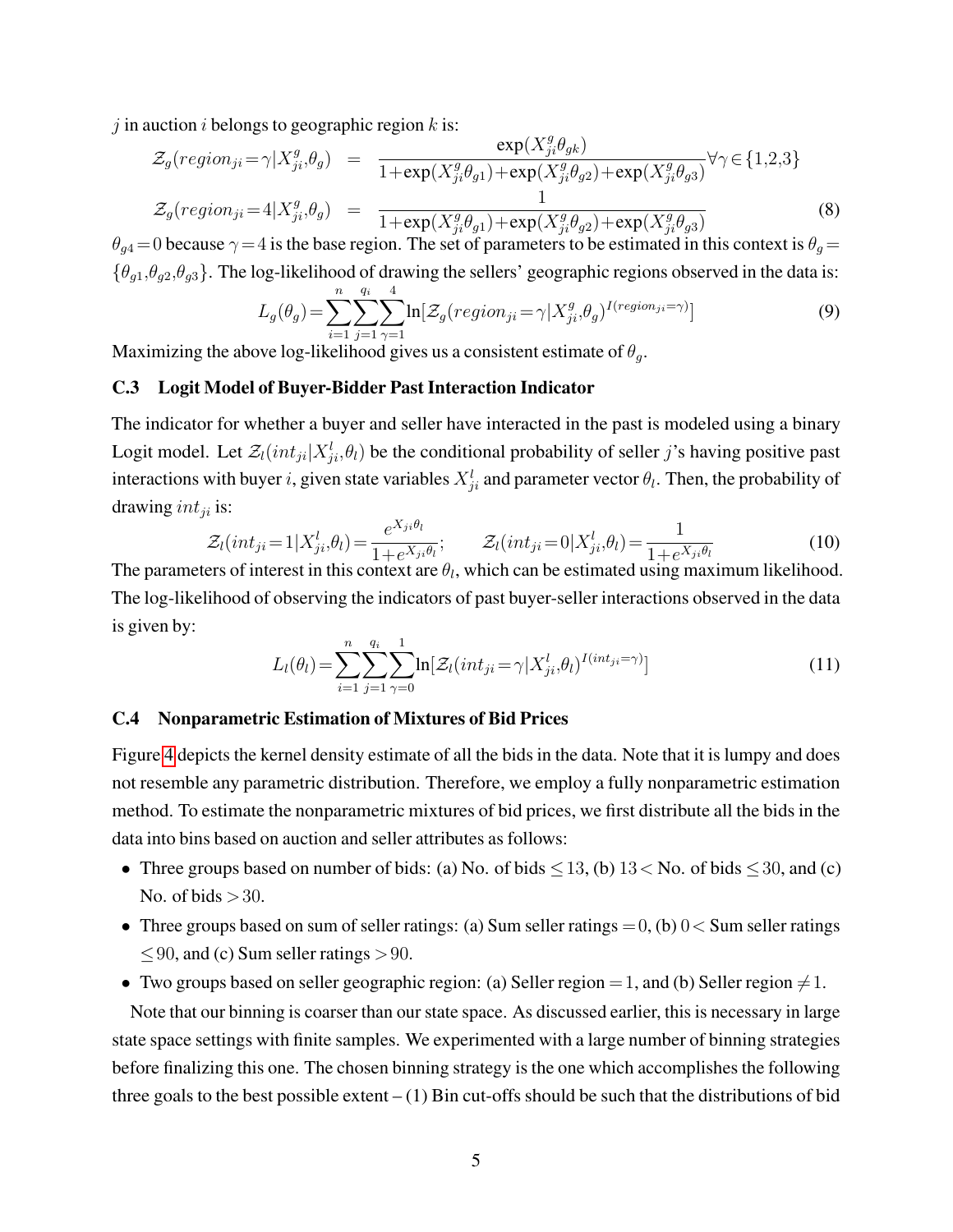prices across bins should be as different as possible. (2) Bin cut-offs should be such that each bin has sufficient data for nonparametric estimation of  $K$  unobserved types. (3) Bin cut-offs should be such that each bin has approximately the same amount of data. Unbalanced binning will give rise to some bins with a large number of data points and others with very few data points. In such cases, estimation in smaller bins is likely to be biased.

Our binning strategy gives us a total of  $3 \times 3 \times 2 = 18$  bins. Further, in all our analysis, we consider three unobserved types,  $K = 3$ . So we estimate a total of  $18 \times 3 = 54$  bid distributions. Since we have around 44,000 bids, this gives us approximately 1000 data points in each distribution, if the unobserved types are equally distributed (which they are not). With an unbalanced distribution of unobserved types, some distributions will have fewer points. This is the main reason why further binning is not feasible for this dataset; doing so would introduce significant finite sample bias. Nevertheless, we performed many robustness checks with different binning strategies, and found that the results are, in general, robust to modifications in the bin cut-offs and the number of bins used.

For each of the 18 bins, we employ the nonparametric EM-like algorithm described in detail in Web Appendix §[B,](#page-1-0) and retrieve the 54 component distributions and their population probabilities.

### <span id="page-5-1"></span>C.5 Nested Logit Model of Buyers' Equilibrium Allocation Rule

Purely nonparametric models of the CCP of buyers' decision,  $\mathcal{P}(\cdot)$ , are not feasible in our large state space setting with finite data. Hence, we parameterize  $\mathcal{P}(\cdot)$  using a Generalized Extreme Value (GEV) distribution and use a flexible nested Logit model. That is, in addition to the observed state variables, we introduce  $\epsilon_{ji}$ , which is an unobserved seller-auction specific state variable that captures the unobserved preference of the buyer in auction i for seller j.  $\epsilon_{ji}$  is a  $(q_i+1)\times1$  mean-zero vector with support  $R^{q_i+1}$  and is assumed to be independent of observed seller attributes  $X_{ji}$ .  $\epsilon_{ji}$  is buyer i's private information and not observable to sellers. Hence, sellers cannot condition their bids on the realizations of  $\epsilon_{ji}$ s. We further assume that the errors,  $\epsilon_{ji}$ s, are drawn from a Generalized Extreme Value (GEV) distribution. All the bid options are in one nest, and the cancel option is in a separate singleton nest. Let  $\sigma \in [0,1]$  be the correlation of errors in the nest with the bid options, where  $\sigma = 0$ implies perfect correlation and  $\sigma = 1$  indicates no correlation. Errors across nests are not correlated.

The probability that buyer  $i$  will choose to cancel, and the probability that  $i$  will choose the bid from seller j, given state variables  $X_{ji}^n = \{A_i, X_{ji}, b_{ji}, X_{-ji}, b_{-ji}\}$  are given by:

$$
\mathcal{P}(cancel_i|X_{ji}^n, \theta_w, \theta_v, \sigma) = \frac{1}{1 + \exp[\mathcal{W}(O_i, \theta_w) + \sigma \mathcal{I}(X_{ji}, b_{ji}, X_{-ji}, b_{-ji}, \theta_v, \sigma)]}
$$
(12)

<span id="page-5-0"></span>
$$
\mathcal{P}(\text{bid}_{ji}|X_{ji}^n,\theta_w,\theta_v,\sigma) = \frac{\exp[\mathcal{W}(O_i,\theta_w) + \sigma \mathcal{I}(X_i,b_i,X_{-ji},b_{-ji},\theta_v,\sigma)]}{1 + \exp[W(A_i,\theta_w) + \sigma \mathcal{I}(X_{ji},b_{ji},X_{-ji},b_{-ji},\theta_v,\sigma)]} \frac{\exp\frac{\mathcal{V}(X_{ji},b_{ji},\theta_v)}{\sigma}}{\sum_{k=1}^{q_i} \exp\left[\frac{\mathcal{V}(X_{ki},b_{ki},\theta_v)}{\sigma}\right]} \tag{13}
$$

 $W(O_i, \theta_w)$  is a function of observable buyer/auction level variables and parameter vector  $\theta_w$  that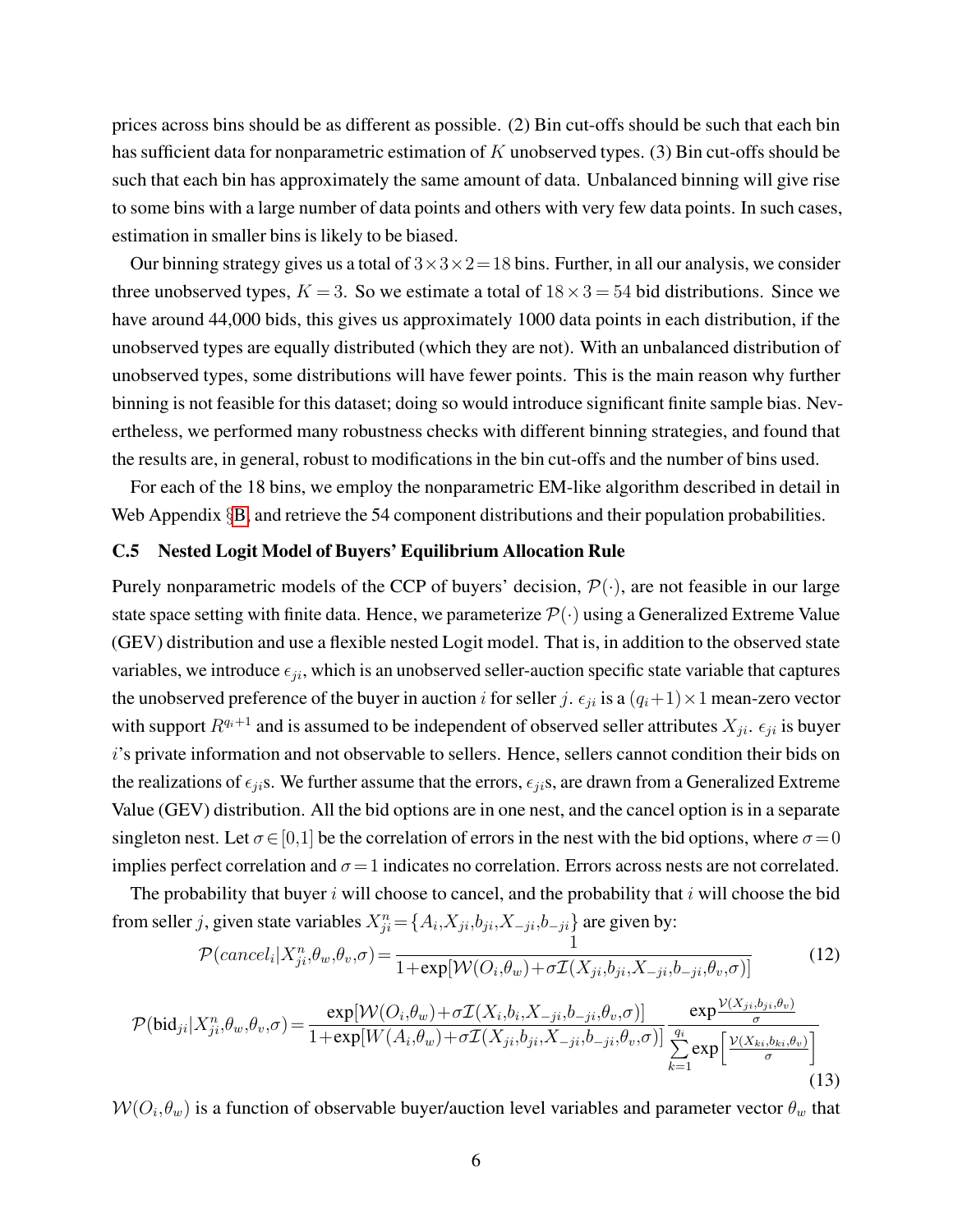affects the upper level nest choice.  $V(X_{ji}, b_{ji}, \theta_v)$  is a function of seller j's attributes and bid price and parameter vector  $\theta_v$  that dictates the choice of the seller within the bid nest. Finally,  $\mathcal{I}(X_{ji}, b_{ji}, X_{-ji}, b_{-ji}, \theta_v, \sigma) = \ln \left[ \frac{q_i}{\sum_{i=1}^{n} q_i} \right]$  $k=1$  $\exp\left(\frac{\mathcal{V}(X_{ki},b_{ki},\theta_v)}{\sigma}\right)$  $\left(\frac{b_{ki},\theta_v}{\sigma}\right)$ is the inclusive value of the bid nest. Thus, the probability that a specific bid j will be chosen (Equation [\(13\)](#page-5-0)) is obtained by multiplying the probability that bid nest will be chosen with the probability that bid  $j$  will be chosen conditional on the nest choice.

This model is estimated using a maximum likelihood procedure. The parameters  $\{\theta_w, \theta_v, \sigma\}$  are obtained from the following maximization:

$$
\underset{\theta_w, \theta_v, \sigma}{\operatorname{argmax}} \sum_{i=1}^n \left[ \ln \left[ \mathcal{P}(cancel_i | X_{ji}^n, \theta_w, \theta_v, \sigma) \right]^{I(d_i) = cancel} + \sum_{j=1}^{q_i} \ln \left[ \mathcal{P}(\text{bid}_{ji} | X_{ji}^n, \theta_w, \theta_v, \sigma) \right]^{I(d_i) = j} \right] \tag{14}
$$

where  $d_i$  is buyer i's observed decision.

The estimates for this model are shown in Table [A5,](#page-13-0) and discussed in  $\S 6.4.1$  $\S 6.4.1$  in the main text.

## D Details of Second Step Estimation for the Freelancing Context – Seller **Costs**

Finally, using the first step estimates, we estimate seller costs. Since we consider three unobserved types and 18 bins of observed states when binning the bid prices, we estimate 54 kernel density functions of costs, as described in Web Appendix [B.2.](#page-2-2)

A data issue that we face is that the bids are mainly clustered in certain regions (multiples of 50). A key question is whether such clumping is due to the underlying data-generating process being discrete or due to data deficiencies in the finite sample of a continuous distribution. If it is the former, then our FOC approach would be invalid. To ensure that it is not the case, we examined the data further. First, we found that there 372 unique prices between 85 and 500, *i.e.*, most integer prices are covered and the data is far from sparse. Second, we found that the average distance between two adjacent unique bids is only 1.398, *i.e.*, observed bids are mostly close by and hence likely to have come from a continuous distribution.

In principle, we have a choice of either adopting a continuous or discrete choice model here (both would be approximations). We chose the continuous set-up for two reasons. First, with 372 unique price observations, a continuous choice model seemed more appropriate (and feasible) compared to a discrete choice model. Second, from a conceptual standpoint, it is reasonable to assume cost distributions to be continuous.

With the assumption of a continuous distribution, we still have the problem of empty regions in the data. This could be either due to data deficiencies in finite samples or because these regions are off-equilibrium. We handled these gaps by smoothing both  $P(\cdot)$  and  $G(\cdot)$ . We now clarify the need and the impact of this smoothing. Smoothing over off-equilibrium paths is both necessary and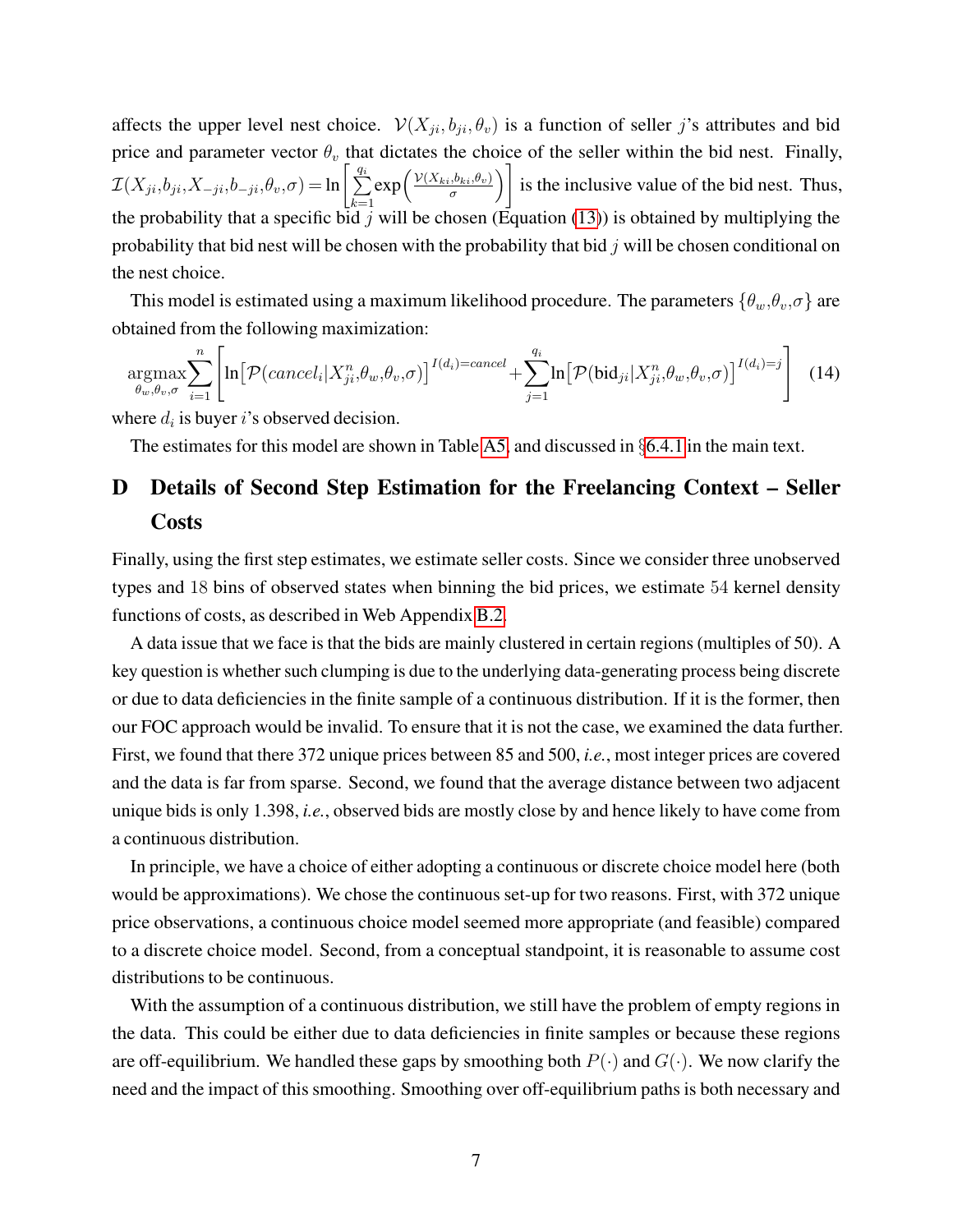common in two-step estimators [\(Bajari et al., 2007\)](#page-14-4). In our model, we don't need  $G(\cdot)$ s to be smooth, since they only represent sellers' equilibrium beliefs on the distributions of other bids in the market. We use kernel smoothing for bids simply because from a conceptual standpoint, we believe that cost distributions should have full support. However, we do need mild smoothness requirements for the probability of winning  $P(\cdot)$  in order to calculate the derivative of  $P(\cdot)$  at optimal observed bids (Assumption [2\)](#page-0-0). To do that, we need estimates of agents' beliefs on winning probabilities in off-equilibrium paths arbitrarily close to the equilibrium path. For example, if we only see \$10 and \$20 bids in data, we not only need estimates of  $P(\cdot)$  at 10 and 20, but also at points very close to 10 and 20 to obtain the derivative of  $P(\cdot)$  at these values. Note that this smoothness requirement is weaker than that needed in two-step estimators for discrete choice models, where researchers need to smooth over all off-equilibrium paths. In terms of estimation, we tried to make  $P(\cdot)$  as flexible as possible.<sup>[3](#page-7-0)</sup>

## E Endogenous Buyer Entry

We now present a model of buyer entry. In order to do so, we need to take a stance on buyers' choices. Specifically, we need to treat the estimates from the nested logit model of buyers' decision (Table [A5\)](#page-13-0) as structural parameters that define the utility of profit-maximizing buyers.

Before entering the auction, the buyer has uncertainty on both the number of bids he will get and their attributes. We have already modeled and retrieved the equilibrium distribution of bid attributes,  $\mathcal{G}(X_{ji}, b_{ji}|O_i, q_i, v_i)$ . So we now model buyers' expectations on the number of bids they expect to receive after entry.

### <span id="page-7-1"></span>E.1 Bid Arrival Model

A Poisson model is appealing for two reasons. First, it models count data. Second, a key feature of data generated by Poisson arrivals is the equality of mean and variance, an empirical regularity shared by our data (see Table [4\)](#page-13-0). The expected conditional probability of observing  $q_i$  bids as a function of auction specific observables is:

$$
\mathcal{H}(q_i|O_i,r_i,\theta_p) = \sum_{k=1}^{K} \pi_k \frac{e^{\eta_{ik}} \cdot (\eta_{ik})^{q_i}}{q_i!}
$$
\n(15)

where  $\eta_{ik} = \exp(\{O_i, I(v_i = v^k), r_i\}' \cdot \theta_p)$ , and  $\theta_p$  is a parameter vector to be estimated. In the above equation, the unobserved type  $v_i$  is integrated out since it is not known to us.

For estimation, we include this bid arrival model within the EM-like loop, and recover both nonparametric estimates of bids and the parameters of the Poisson model as functions of the unobservable  $v_i$ , along with population distribution of types. These first step estimates are then used to recover the cost distributions.

<span id="page-7-0"></span><sup>&</sup>lt;sup>3</sup>Of course, data sparseness is a non-issue if we take a parametric stance on buyers' decision since the derivative of  $P(\cdot)$ would then be available from the parametric model.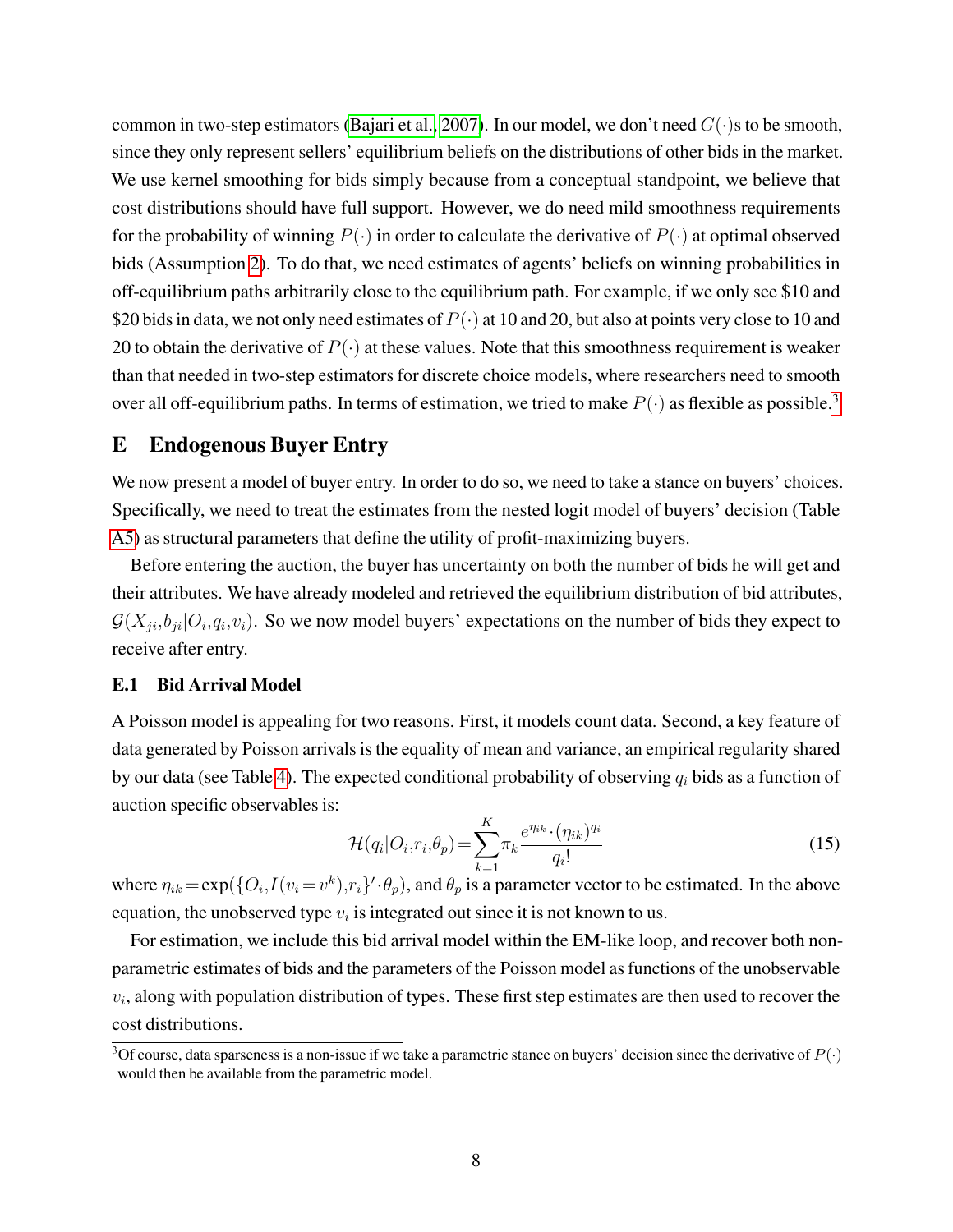#### <span id="page-8-1"></span>E.2 Buyers' Decision to Post the Auction

Using the estimates from above, we now specify a buyer entry model. A buyer  $i$  chooses to post an auction/enter the market if his expected utility from doing so is greater than that from not entering. If we normalize the utility of not posting an auction to zero (similar to that from canceling), and assume that buyers' costs of making the actual post is negligible, we can write out  $i$ 's entry decision as:

$$
\mathcal{E}\mathcal{U}_i + \epsilon_{i0}^{enter} > \epsilon_{i0}^{no-enter} \tag{16}
$$

where the first term is the expected value of entering the auction (and making optimal decisions henceforth) and right hand side is the utility from not entering. The two error terms,  $\epsilon_{i0}^{enter}$ , $\epsilon_{i0}^{no-enter}$ are assumed to be i.i.d extreme value. The expected utility from entry can be expanded as:

<span id="page-8-0"></span>
$$
\mathcal{EU}_i = \int_{q_i} \int_{(X_{ji}, b_{ji})_{ij=1}^{q_i}} \left[ \mathcal{U}_i \cdot \mathcal{G} \Big( (X_{ji}, b_{ji})_{ij=1}^{q_i} | O_i, r_i, q_i, v_i \Big) \cdot \mathcal{H}(q_i | O_i, r_i, v_i, \theta_p) \right] d \Big( X_{ji}, b_{ji})_{ij=1}^{q_i} | O_i, r_i, q_i, v_i \Big) dq_i
$$
\n(17)

where  $\mathcal{U}_i$  is the expected utility from posting the auction and receiving  $q_i$  bids with attributes  $\{X_{ji}, b_{ji}\}$ for  $j \in \{1,q_i\}$ .  $\mathcal{U}_i$  is given by:

$$
\mathcal{U}_i = 1 + \exp\left[\mathcal{W}(O_i, \theta_w) + \sigma \mathcal{I}((X_{ji}, b_{ji})|_{j=1}^{q_i}, \theta_v, \sigma)\right]
$$
(18)

where  $W(O_i, \theta_w)$ ,  $V(X_{ji}, b_{ji}, \theta_v)$ , and  $\mathcal{I}((X_{ji}, b_{ji})|_{j=1}^{q_i}, \theta_v, \sigma)$  were defined in §[C.5.](#page-5-1)  $W(O_i, \theta_w)$  is a function of observable buyer/auction level variables and parameter vector  $\theta_w$  that affects nest choice.  $V(X_{ji},b_{ji},\theta_v)$  is a function of seller j's attributes and bid price and parameter vector  $\theta_v$  that dictates the choice of bid within the bid nest. Finally,  $\mathcal{I}(X_{ji},b_{ji},X_{-ji},b_{-ji},\theta_v,\sigma)$  = ln  $\Big[\sum_{i=1}^{q_i-1}$  $k=1$  $\exp\left(\frac{\mathcal{V}(X_{ki},b_{ki},\theta_v)}{\sigma}\right)$  $\left(\frac{b_{ki},\theta_v}{\sigma}\right)$ is the inclusive value of the bid nest.

Since the buyer doesn't know how many bids or what kinds of bids he will get before entering the auction, we need to integrate  $\mathcal{U}_i$  over his beliefs on the number of bids he expects as well as their attributes. Thus, the inside integral in Equation [\(17\)](#page-8-0) is the integral over bid attributes for all the bids for a given draw of number of bids (or  $q_i$ ) and the outside integral is the summation over the distribution of the number of bids,  $q_i$ , where  $\mathcal{G}(\cdot)$  is the distribution of bid attributes and  $\mathcal{H}(\cdot)$  is the distribution of number of bids.

In our estimation, we obtain numerical estimates of  $\mathcal{E}U_i$  for each buyer simulating from the estimated equilibrium distribution of bids derived in the paper and the Poisson bid arrival model shown in §[E.1.](#page-7-1) Once we have  $\mathcal{E} \mathcal{U}_i$ , we can obtain the entry probability of buyer i as:

<span id="page-8-2"></span>
$$
P(enter|O_i, r_i, v_i) = \frac{e^{\mathcal{E}U_i}}{1 + e^{\mathcal{E}U_i}}
$$
\n(19)

#### E.3 Results of Poisson Model and Entry Probabilities

We find that buyers with longer tenure on the site, and those who have posted many successful auctions and canceled few auctions, are likely to get more bids. (Please see Table [A6](#page-13-1) in the Web Appendix for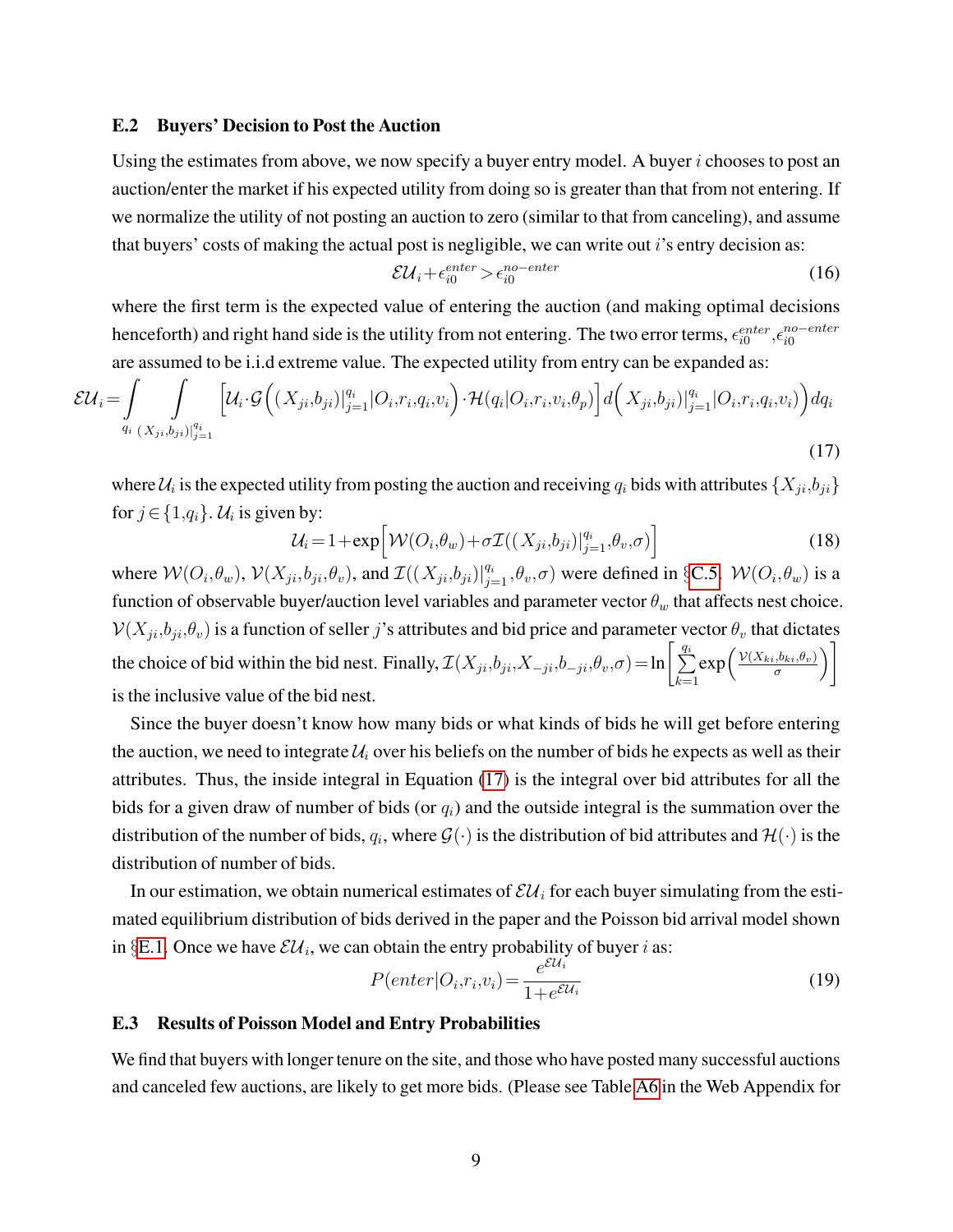the parameter estimates of the Poisson model.) We also find that buyers from the Indian sub-continent and Eastern Europe attract more bids, followed by those from developed countries. Finally, High and Medium type auctions attract fewer bids than Low type auctions, possibly because the supply of sellers who can perform low type jobs is larger.

In Figure [A2,](#page-14-5) we present box plots of entry probabilities of buyers for the three auction types. There are two points of note here. First, entry probability is decreasing with unobserved auction difficulty/type. The average entry probability for a Low type auction is 0.635, whereas it is 0.532 for a High type auction. This difference ( $\approx$  19%) reiterates the importance of accounting for auction specific unobservables. The discrepancy in entry probabilities stems from the difference in the number of bids received and the equilibrium distribution of bid prices across auction types – Low type auctions get many more bids and significantly cheaper ones, increasing the expected value of entry for buyers. Second, after accounting for the entry model, the a priori (before entry) population distribution of the Low, Medium, and High type jobs/auctions is found to be: 16.78%, 45.92%, and 37.29%, respectively. While these post-hoc findings have no impact on the estimates of seller costs, they can have significant implications for counterfactuals; see §[6.7](#page-0-0) for details.

### F Step-by-Step Procedure for Counterfactual Simulations

### F.1 Step 1: Solving for sellers' bidding strategy

First, we solve for sellers' bidding strategy given a set of auction attributes and number of bids,  $\{A_i, v_i\}$ . Since unobserved auction heterogeneity  $v_i$  is known during counterfactuals, we essentially have the problem of obtaining optimal bids given a set of state variables. Recall that the FOC of seller's optimization is:

<span id="page-9-0"></span>
$$
b_{ji} = \beta(A_i, X_{ji}, c_{ji}, \mathcal{G}(\cdot), \mathcal{P}(\cdot)) = \beta(O_i, q_i, r_i, v_i, X_{ji}, c_{ji}, \mathcal{G}(\cdot), \mathcal{P}(\cdot))
$$
  

$$
= \frac{c_{ji}}{1 - r_i} - \left(\frac{\partial S_{ji}(X_{ji}, b_{ji}|O_i, r_i, q_i, v_i)}{\partial b_{ji}}\right)^{-1} S_{ji}(X_{ji}, b_{ji}|O_i, r_i, q_i, v_i)
$$
(20)

Throughout this section, we use the expanded nomenclature  $A_i = \{O_i, q_i, r_i\}$  to be explicit about the primitives that are modified in counterfactuals. To derive a seller's equilibrium bid under a counterfactual scenario, we need information on both the equilibrium distribution of bids,  $\mathcal{G}(\cdot)$ , and the buyers' decision,  $\mathcal{P}(\cdot)$ . With a structural interpretation of buyers' decisions, we can treat the estimates from the Nested logit model from §[C.5](#page-5-1) as primitives of buyer utilities. Since primitives of utility are unlikely to change under counterfactual scenarios, we can continue using them. However, equilibrium distribution of bids will change, and we need to estimate the new  $\mathcal{G}^{new}(\cdot)$ .

To obtain the new equilibrium distribution of bids and seller attributes,  $\mathcal{G}^{new}(X_{-ji},b_{-ji}|O_i,q_i,r_i,v_i)$ , we start by assuming a distribution,  $\mathcal{G}^1(X_{-ji}, b_{-ji} | O_i, q_i, r_i, v_i)$ , in the first iteration. Then, for each seller j, in each auction i, we solve for the optimal bid  $b_{ji}^1$  in iteration 1 based on the current estimate of seller attributes and bids,  $\mathcal{G}^1(X_{-ji}, b_{-ji} | O_i, q_i, r_i, v_i)$ , using Equation [\(20\)](#page-9-0). Note that solving for the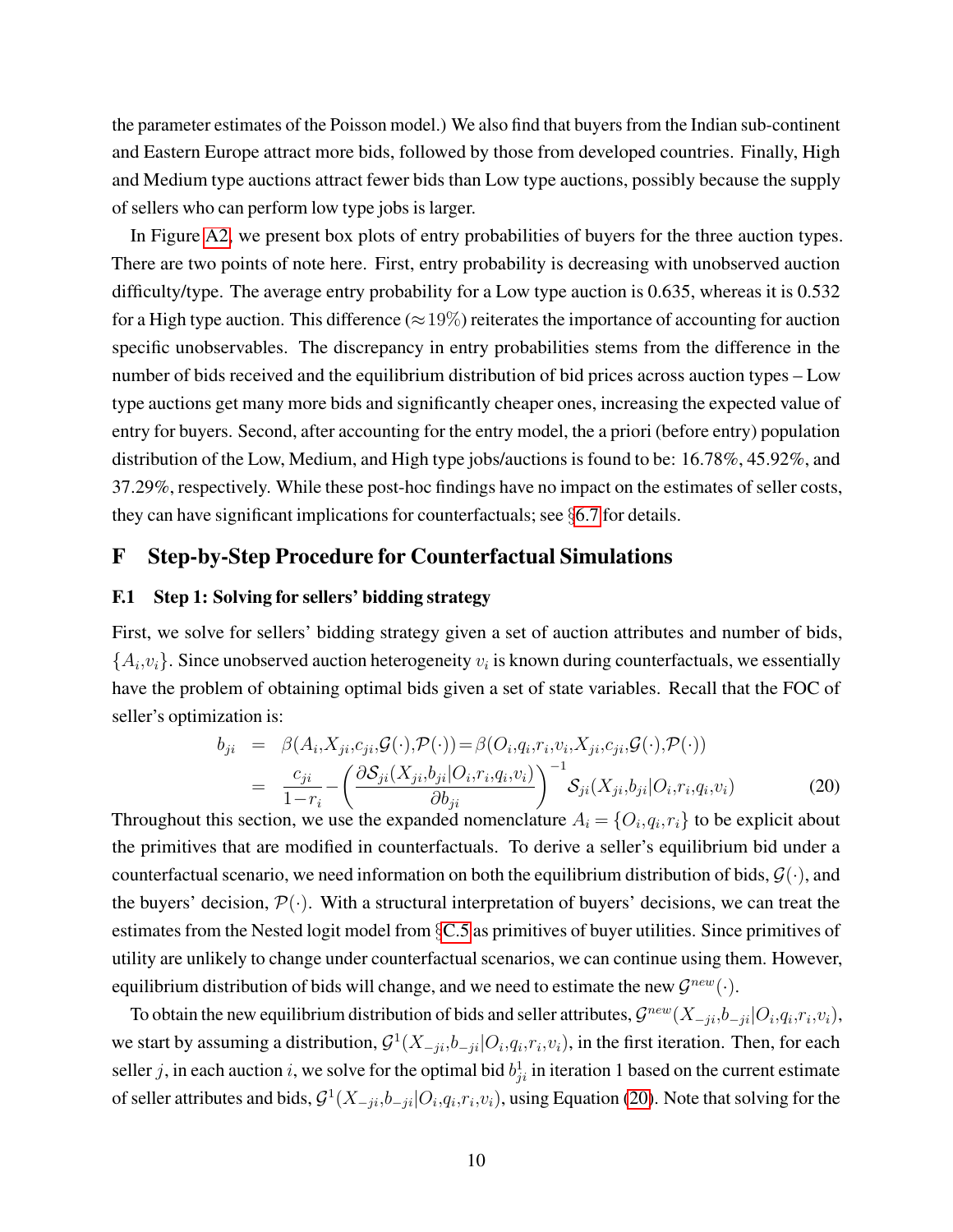optimal bid is not straightforward because the FOC is an implicit function of  $b_{ji}$ . Thus, for each seller j in each auction i, we not only need to use a root-finding algorithm such as Newton-Raphson<sup>[4](#page-10-0)</sup> to obtain the new  $b_{ji}^1$ , but we also need to numerically simulate the expected probabilities of winning and its derivatives at each step of the root finding algorithm. Next, with the new estimates of  $b_{ji}^1$ s and  $X_{ji}$ s, we update our estimate of the distribution of seller attributes and bids to  $\mathcal{G}^2(X_{-ji}, b_{-ji} | O_i, q_i, r_i, v_i)$ . These in turn are used to generate the new estimates of bids,  $b_{ji}^2$ s. This process continues till the joint distributions of equilibrium bids and seller attributes converge.

This process is computationally intensive, because in order to reach the overall fixed-point of the system, we need to calculate the fixed-point of each agent using a root-finding algorithm at each iteration, which in turn requires numerical simulations at each of its iterations.<sup>[5](#page-10-1)</sup> Since we need to derive the equilibrium bids for all auction-seller combinations observed in the data, this can take some time.

### F.2 Step 2: Solve for buyers' entry decisions

Once we have estimates of optimal bids for each auction-seller combination, we solve for buyers' entry decisions. For each combination of auction attributes,  $\{O_i, r_i, v_i\}$ , simulate entry probability as follows:

- Step (a): Simulate a draw of number of bids,  $q_i^{new}$ , from the estimated Poisson bid arrival model. Next, simulate the seller-bid attributes for the  $q_i^{new}$  bids using the bid distribution  $\mathcal{G}^{new}(X_{-ji},b_{-ji}|O_i,q_i^{new},r_i,v_i)$  estimated in Step 1. Then using the Nested Logit estimates, derive the Inclusive value from entry,  $\mathcal{U}_i^{new}$ , as specified in §[E.2.](#page-8-1) This constitutes one realization of the auction.
- Step (b): Perform Step (a) a large number of times and average to derive the new expected Inclusive value  $\mathcal{E}\mathcal{U}^{new}_{i}$  for the given combination of auction attributes.
- Step (c): Derive the new entry probability  $P^{new}(enter|O_i,r_i,v_i)$  using Equation [\(19\)](#page-8-2).

Using these steps, derive the entry probability for each auction type.

### F.3 Step 3: Combine buyer and seller decisions to obtain new system-level equilibrium

Start with the pre-entry population distribution of auction types  $\{O_i, r_i, v_i\}$ . Draw a large number of auctions from this distribution. For each draw, simulate: (a) buyer's entry decision using estimates from Step 2, (b) number of bid arrivals using estimates of Poisson bid arrival model (Table [A6\)](#page-13-1), (c) seller-bid attributes using the bid distributions estimated in Step 1, and (d) buyer's choice decision

<span id="page-10-0"></span><sup>&</sup>lt;sup>4</sup>Since there exists a unique best-response for a given  $G(\cdot)$  and  $\mathcal{P}(\cdot)$ , any root-finding algorithm will reach the unique optimal bid.

<span id="page-10-1"></span> $5$ It is possible to ease the computational burden by avoiding root-finding algorithms in the initial iterations. For example, the researcher may simply substitute the previous estimate of the bid in the right hand side of the FOC and obtain the new estimate of the bid. This requires only one set of numerical simulations of probabilities of winning and its derivative per iteration, as opposed to repeated simulations at each step of the root-finding algorithm. We found that employing this method for the first few steps and then switching to the full solution speeds up the convergence considerably without compromising convergence.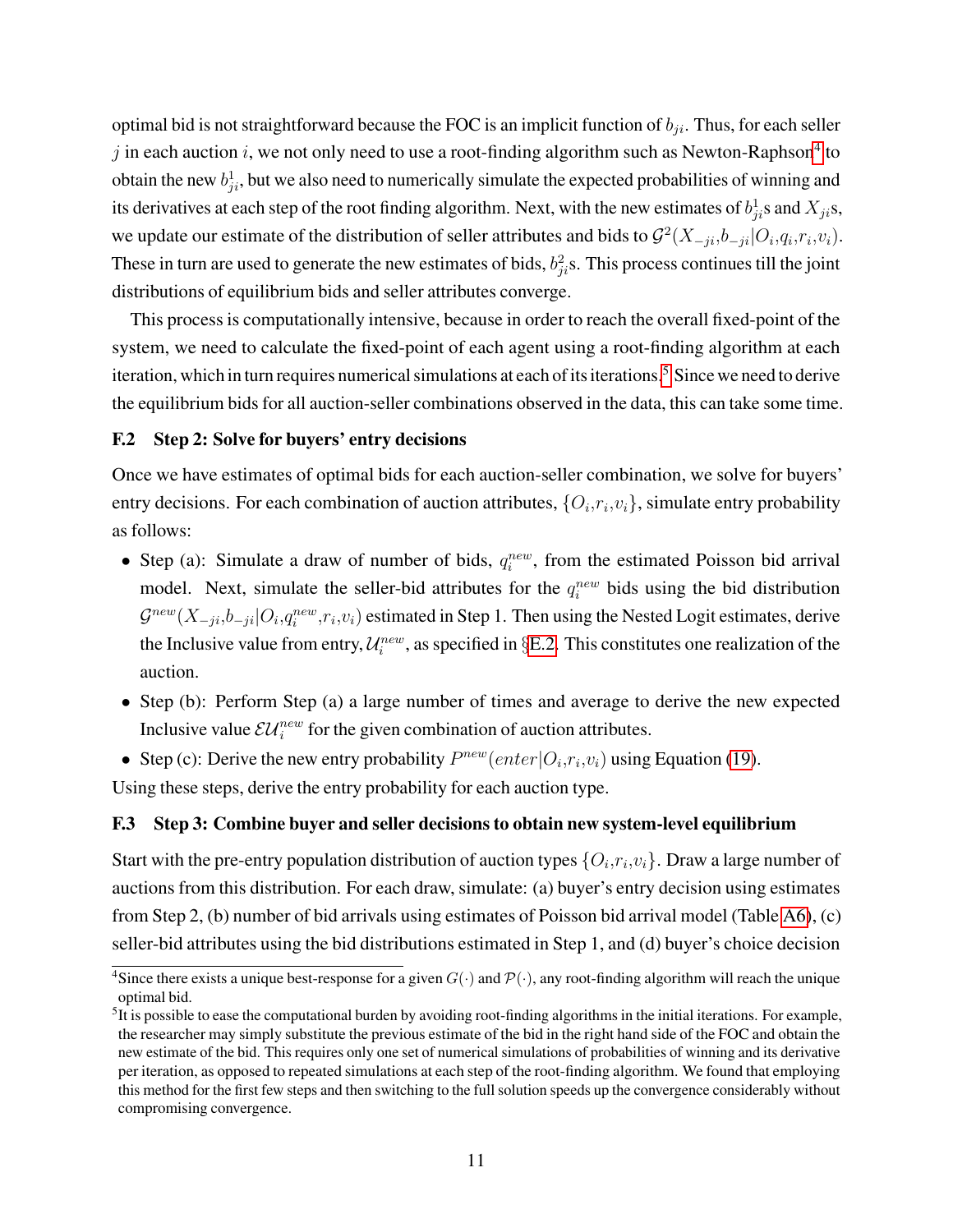using estimates from the Nested logit model (Table [A5\)](#page-13-0). Keep track of the outcomes to calculate the new clearance rates and site revenues.

## G Code and Monte-Carlo

We provide code for estimating costs in beauty contest auctions. Synthetic data for a set of beauty contest auctions with reputation and price as seller attributes with three unobserved types of auctions are generated for a set of parameter values. The code necessary to retrieve the cost distributions for this dataset are posted on the authors' website. The code comes with a detailed ReadMe file.

To demonstrate the performance of the estimator we employ a bootstrap procedure with 100 samples. Figure [A3](#page-14-3) shows the three true distribution of costs and Figure [A4](#page-14-3) shows the retrieved distribution of costs, and the standard errors.

## H Additional Tables and Figures

| Explanatory variables $(X_{ii}^l)$                                  | Coefficient              | Std. error             |  |  |
|---------------------------------------------------------------------|--------------------------|------------------------|--|--|
| Buyer region $= 1$                                                  | $-4.585 \times 10^{-1}$  | $6.472 \times 10^{-1}$ |  |  |
| Buyer region $= 2$                                                  | $-3.480 \times 10^{-1}$  | $2.889 \times 10^{-1}$ |  |  |
| Buyer region $=$ 3                                                  | $-6.335 \times 10^{-1}$  | $7.785 \times 10^{-1}$ |  |  |
| Number of bids                                                      | $-8.369 \times 10^{-2}$  | $1.072 \times 10^{-2}$ |  |  |
| Square of number of bids                                            | $6.262\times10^{-4}$     | $1.255 \times 10^{-4}$ |  |  |
| Indicator for auction attachment                                    | $-6.495 \times 10^{-1}$  | $2.279 \times 10^{-1}$ |  |  |
| Buyer's success ratio                                               | 3.485                    | $4.861 \times 10^{-1}$ |  |  |
| ln(Number of past auctions canceled by buyer)                       | $-4.027\times10^{-1}$    | $1.983 \times 10^{-1}$ |  |  |
| ln(Number of past auctions posted by buyer)                         | 1.132                    | $2.105 \times 10^{-1}$ |  |  |
| $ln(Buyer$ tenure in days + 1)                                      | $-2.543 \times 10^{-1}$  | $6.099 \times 10^{-2}$ |  |  |
| Indicator for zero buyer ratings                                    | $-8.531$                 | 4.050                  |  |  |
| $ln(No. of buyer ratings + 1)$                                      | $-1.634\times10^{-1}$    | $1.449 \times 10^{-1}$ |  |  |
| Buyer mean rating (centered)                                        | $-8.833 \times 10^{-1}$  | $4.082 \times 10^{-1}$ |  |  |
| $ln(No. of buyer ratings + 1) \times Buyer mean rating (centered)$  | $9.916\times10^{-1}$     | $3.045 \times 10^{-1}$ |  |  |
| $ln(No. of seller ratings + 1)$                                     | $5.664 \times 10^{-1}$   | $5.742 \times 10^{-2}$ |  |  |
| Seller mean rating (centered)                                       | $5.581 \times 10^{-1}$   | $1.365 \times 10^{-1}$ |  |  |
| Square of seller mean rating (centered)                             | $4.161 \times 10^{-2}$   | $1.782 \times 10^{-2}$ |  |  |
| Seller mean rating (centered) $\times$ Buyer mean rating (centered) | $3.320\!\times\!10^{-2}$ | $7.916\times10^{-3}$   |  |  |
| Seller region = $1$                                                 | $-7.604\times10^{-1}$    | $2.301 \times 10^{-1}$ |  |  |
| Seller region $= 2$                                                 | $5.399 \times 10^{-1}$   | $2.129 \times 10^{-1}$ |  |  |
| Seller region = $3$                                                 | $-5.493 \times 10^{-1}$  | $2.649 \times 10^{-1}$ |  |  |
| Constant                                                            | $-7.506$                 | $6.015 \times 10^{-1}$ |  |  |
| Log likelihood = $-868.526$<br>No. of observations = $44274$ ;      |                          |                        |  |  |

Table A3: Estimates of Logit model of indicator for buyer-seller past interactions.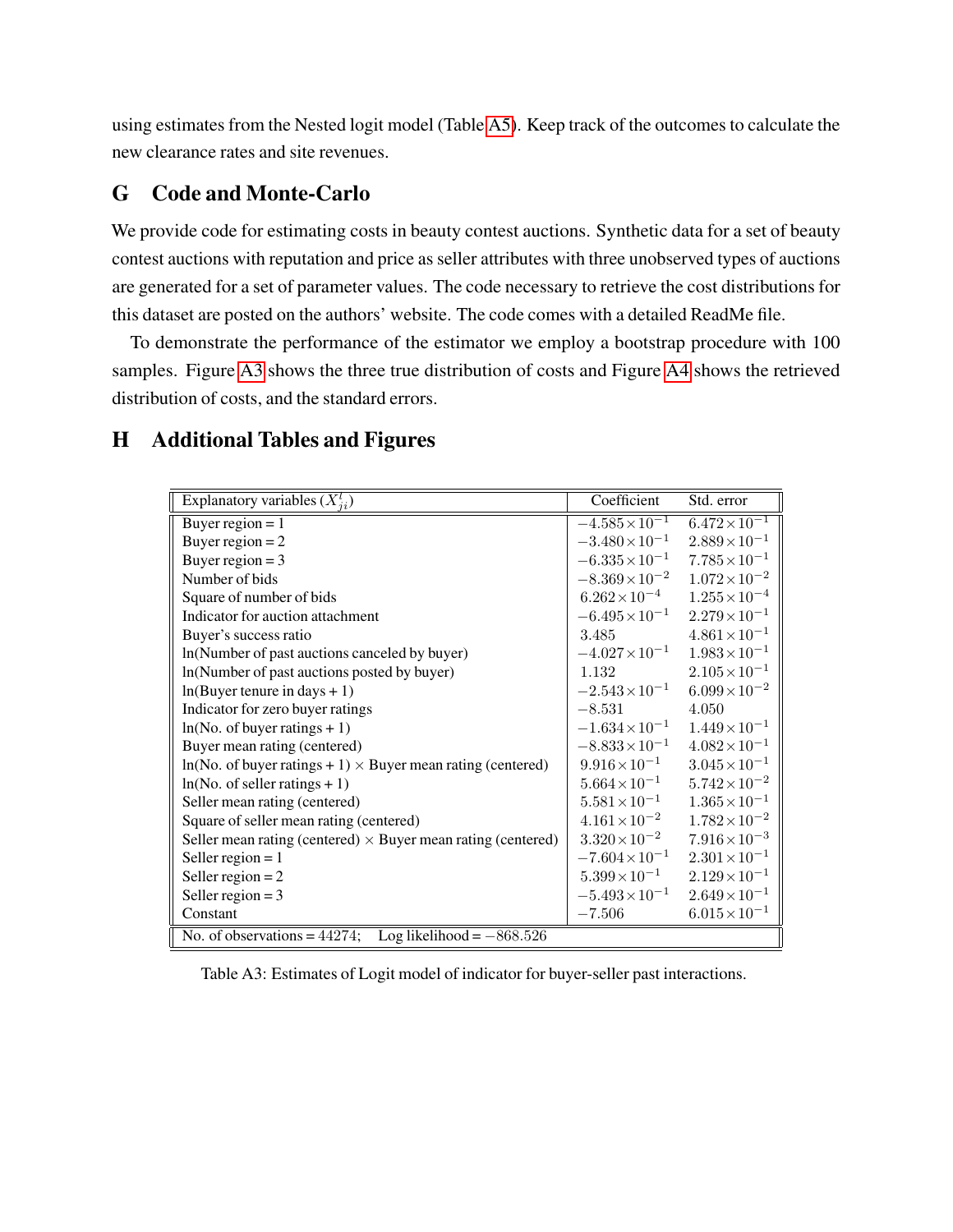<span id="page-12-0"></span>

| Explanatory variables $(X_{ii}^y)$                                   | Region                  |                        | Region 2                 |                                  | Region 3                            |                        |
|----------------------------------------------------------------------|-------------------------|------------------------|--------------------------|----------------------------------|-------------------------------------|------------------------|
|                                                                      | Coefficient             | Std. error             | $\text{Coefficient}$     | Std. error                       | $\mathop{\rm Coeff}\nolimits$ cient | Std. error             |
| Buyer region =                                                       | $1.488 \times 10^{-7}$  | $7.576 \times 10^{-7}$ | $-1.281 \times 10$       | $1.020 \times 10^{-7}$           | $2.631 \times 10^{-7}$              | $1.010\times10^{-1}$   |
| Buyer region $= 2$                                                   | $-4.009 \times 10^{-2}$ | $5.262\times10^{-2}$   | $4.392 \times 10^{-1}$   | $6.805 \times 10^{-2}$           | $3.647\times10^{-2}$                | $6.639 \times 10^{-2}$ |
| Buyer region = $3$                                                   | $-1.523 \times 10^{-1}$ | $9.585\times10^{-2}$   | $4.888 \times 10^{-1}$   | $1.372 \times 10^{-1}$           | $1.370\times10^{-2}$                | $1.194\times10^{-1}$   |
| Number of bids                                                       | $1.186\times10^{-2}$    | $1.880 \times 10^{-3}$ | $8.098\!\times\!10^{-3}$ | $.188 \times 10^{-3}$<br>2       | $-1.124\times10^{-3}$               | $2.294\times10^{-3}$   |
| Square of number of bids                                             | $-9.520\times10^{-5}$   | $2.050\times10^{-5}$   | $7.450\times10^{-5}$     | $2.330\times10^{-5}$             | $2.950\times10^{-5}$                | $2.430\times10^{-5}$   |
| Indicator for auction attachment                                     | $-9.026\times10^{-2}$   | $3.786 \times 10^{-2}$ | $2.077 \times 10^{-1}$   | $4.597\times10^{-2}$             | $-6.432 \times 10^{-2}$             | $4.760 \times 10^{-2}$ |
| In(Deadline_days+1)                                                  | $-1.181 \times 10^{-2}$ | $.014\times10^{-2}$    | $2.320\times10^{-3}$     | $.213\times10^{-2}$              | $2.815\times10^{-2}$                | $.282\times10^{-2}$    |
| Buyer's success ratio                                                | $-3.046 \times 10^{-1}$ | $1.118 \times 10^{-1}$ | $-4.237\times10^{-1}$    | $1.314 \times 10^{-1}$           | $-3.408 \times 10^{-1}$             | $420 \times 10^{-1}$   |
| In(Total number of past auctions of buyer)                           | $1.544 \times 10^{-1}$  | $7.487\times10^{-2}$   | $2.841 \times 10^{-1}$   | $8.655 \times 10^{-2}$           | $7.499\times10^{-2}$                | $9.384\times10^{-2}$   |
| In(Number of past auctions canceled by buyer)                        | $-1.037 \times 10^{-1}$ | $7.206\times10^{-2}$   | $-4.069\times10^{-1}$    | $8.300\times10^{-2}$             | $-1.377\times10^{-1}$               | $9.023\times10^{-2}$   |
| $ln(Sum of buyer ratings + 1)$                                       | $5.931 \times 10^{-1}$  | $2.026 \times 10^{-1}$ | $1.058 \times 10^{-1}$   | $2.420 \times 10^{-1}$           | $3.968 \times 10^{-1}$              | $2.560 \times 10^{-1}$ |
| $ln(No.$ of buyer ratings $+1)$                                      | $-7.187\times10^{-1}$   | $2.329 \times 10^{-1}$ | $-6.453\times10^{-2}$    | $2.784 \times 10^{-1}$           | $-4.384 \times 10^{-1}$             | $2.948 \times 10^{-1}$ |
| Buyer mean rating (centered)                                         | $2.024 \times 10^{-1}$  | $1.169 \times 10^{-1}$ | $2.197 \times 10^{-1}$   | $1.426 \times 10^{-1}$           | $-3.431 \times 10^{-2}$             | $.451 \times 10^{-1}$  |
| Square of buyer mean rating (centered)                               | $3.197\times10^{-2}$    | $.291\times10^{-2}$    | $2.095\times10^{-2}$     | $.557\times10^{-2}$              | $2.381\times10^{-3}$                | $.600\times10^{-2}$    |
| In(No. of buyer ratings $+1$ ) $\times$ Buyer mean rating (centered) | $-7.772\times10^{-2}$   | $4.582 \times 10^{-2}$ | $7.884 \times 10^{-2}$   | $5.736 \times 10^{-2}$           | $-3.167 \times 10^{-2}$             | $5.693\times10^{-2}$   |
| Indicator for zero seller ratings                                    | $-2.439 \times 10^{-1}$ | $2.197 \times 10^{-1}$ | $9.696\times10^{-2}$     | $2.934 \times 10^{-1}$           | $6.915 \times 10^{-1}$              | $3.087 \times 10^{-1}$ |
| $ln(Sum of seller ratings + 1)$                                      | $-7.459 \times 10^{-1}$ | $1.818 \times 10^{-1}$ | $7.098 \times 10^{-1}$   | $2.165 \times 10^{-1}$           | $3.550 \times 10^{-1}$              | $2.193 \times 10^{-1}$ |
| $ln(No. of seller ratings + 1)$                                      | $8.575 \times 10^{-1}$  | $2.036 \times 10^{-1}$ | $9.223 \times 10^{-1}$   | $.438 \times 10^{-1}$<br>Ċ٩      | $-2.772\times10^{-1}$               | $2.449 \times 10^{-1}$ |
| Seller mean rating (centered)                                        | $-1.675 \times 10^{-1}$ | $2.578\times10^{-2}$   | $1.331 \times 10^{-1}$   | $3.234 \times 10^{-2}$           | $4.111 \times 10^{-1}$              | $3.503\times10^{-2}$   |
| Square of seller mean rating (centered)                              | $-2.828 \times 10^{-2}$ | $5.560 \times 10^{-3}$ | $3.099 \times 10^{-2}$   | $.982 \times 10^{-3}$<br>$\circ$ | $6.383 \times 10^{-2}$              | $7.349 \times 10^{-3}$ |
| Buyer mean rating $\times$ Seller mean rating                        | $-1.736 \times 10^{-3}$ | $6.589 \times 10^{-4}$ | $9.303 \times 10^{-4}$   | $.757 \times 10^{-4}$            | $3.151 \times 10^{-4}$              | $8.450 \times 10^{-4}$ |
| Constant                                                             | 1.433                   | $4.844 \times 10^{-1}$ | $-1.090$                 | $5.767 \times 10^{-1}$           | $-1.572$                            | $6.016 \times 10^{-1}$ |
| 50928.8<br>No. of observations = $44272$ ; Log likelihood = $-$      |                         |                        |                          |                                  |                                     |                        |
|                                                                      |                         |                        |                          |                                  |                                     |                        |

Table A4: Estimates of Multinomial Logit model of seller regions. Region 4 is the base outcome. Table A4: Estimates of Multinomial Logit model of seller regions. Region 4 is the base outcome.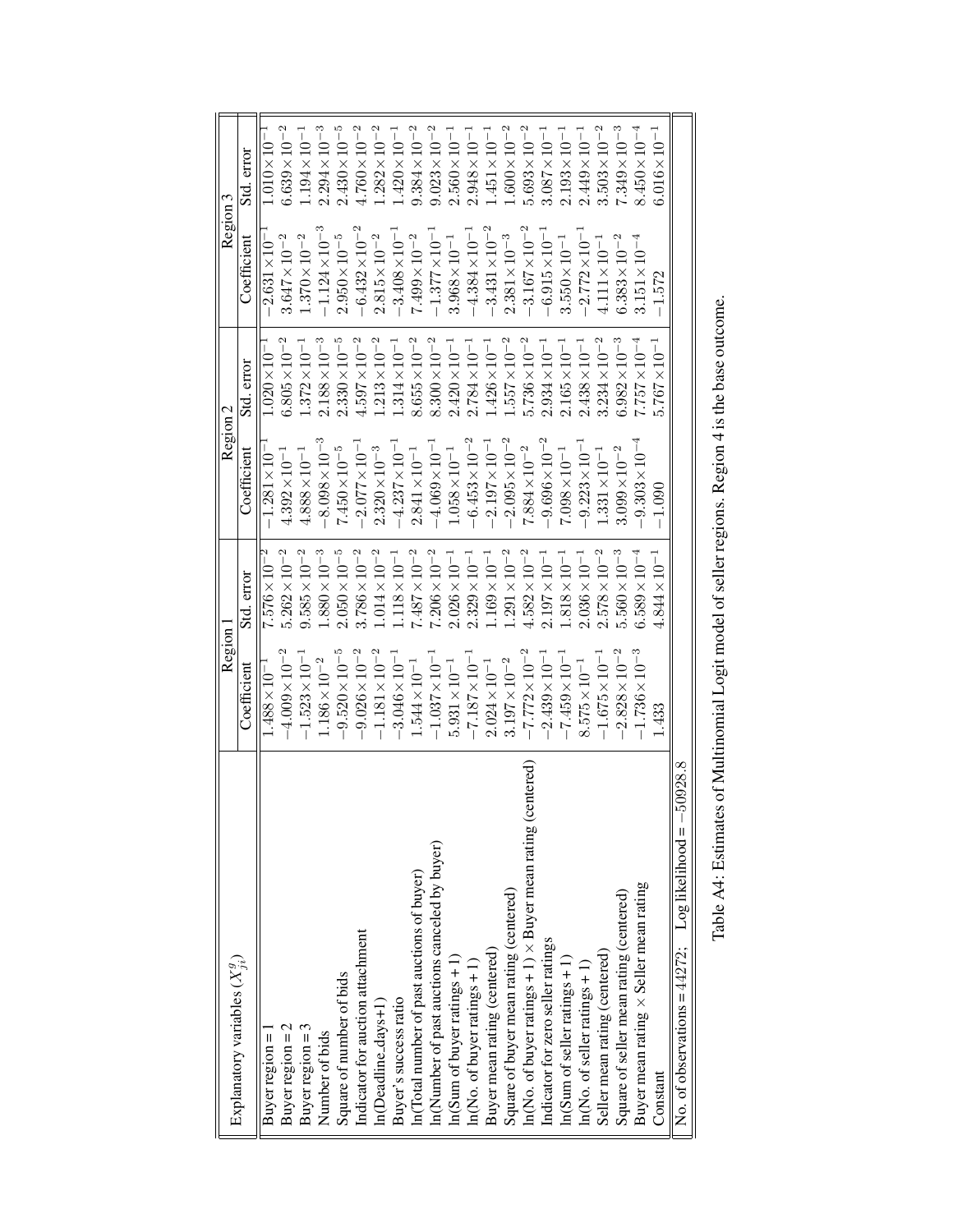<span id="page-13-0"></span>

|                                                | Coefficients varying within the bids nest( $\theta_v$ ) |                          |                         |                          |
|------------------------------------------------|---------------------------------------------------------|--------------------------|-------------------------|--------------------------|
| Explanatory variables $(X_{ii}^n)$             | Model N1                                                |                          | Model N2                |                          |
|                                                | Coefficient                                             | Std. error               | Coefficient             | Std. error               |
| price                                          | $-\overline{6.007 \times 10^{-3}}$                      | $4.608 \times 10^{-4}$   | $-6.246 \times 10^{-3}$ | $4.791 \times 10^{-4}$   |
| price $\times$ Buyer's success ratio           | $2.532\!\times\!10^{-4}$                                | $4.196\!\times\!10^{-4}$ | $2.633 \times 10^{-4}$  | $4.363 \times 10^{-4}$   |
| price $\times$ ln(Deadline_days+1)             | $2.529 \times 10^{-4}$                                  | $1.303 \times 10^{-4}$   | $2.629 \times 10^{-4}$  | $1.354\!\times\!10^{-4}$ |
| Indicator for zero seller ratings              | $-3.560 \times 10^{-1}$                                 | $8.132 \times 10^{-2}$   | $-3.702 \times 10^{-1}$ | $8.456\!\times\!10^{-2}$ |
| $ln(Number$ of seller ratings + 1)             | $1.637 \times 10^{-1}$                                  | $2.129 \times 10^{-2}$   | $1.702 \times 10^{-1}$  | $2.213 \times 10^{-2}$   |
| $ln(Number$ of seller ratings + 1) $\times$    | $2.065 \times 10^{-1}$                                  | $1.962 \times 10^{-2}$   | $2.147 \times 10^{-1}$  | $2.040 \times 10^{-2}$   |
| Seller mean rating (centered)                  |                                                         |                          |                         |                          |
| Seller region = $1$                            | $-1.891 \times 10^{-1}$                                 | $6.627 \times 10^{-2}$   | $-1.966 \times 10^{-1}$ | $6.891\!\times\!10^{-2}$ |
| Seller region = $2$                            | $2.556 \times 10^{-1}$                                  | $1.179 \times 10^{-1}$   | $2.657 \times 10^{-1}$  | $1.226 \times 10^{-1}$   |
| Seller region = $3$                            | $3.093 \times 10^{-1}$                                  | $6.662 \times 10^{-2}$   | $3.216 \times 10^{-1}$  | $6.927 \times 10^{-2}$   |
| Seller region = Buyer region                   | $2.548 \times 10^{-1}$                                  | $1.136 \times 10^{-1}$   | $2.649 \times 10^{-1}$  | $1.181 \times 10^{-1}$   |
| Indicator for no buyer-seller past interaction | $-1.242$                                                | $1.510 \times 10^{-1}$   | $-1.291$                | $1.570 \times 10^{-1}$   |
|                                                | Coefficients common for bid nest $(\theta_w)$           |                          |                         |                          |
| $ln(Deadline-days+1)$                          | $1.526 \times 10^{-1}$                                  | $5.316 \times 10^{-2}$   | $1.552 \times 10^{-1}$  | $3.400 \times 10^{-2}$   |
| $ln(No. of buyer ratings + 1)$                 | $-4.726 \times 10^{-1}$                                 | $1.101 \times 10^{-1}$   | $-4.624 \times 10^{-1}$ | $1.091 \times 10^{-1}$   |
| ln(No. of auctions uncanceled by buyer)        | 1.392                                                   | $1.322 \times 10^{-1}$   | 1.368                   | $1.161 \times 10^{-1}$   |
| ln(No. of auctions canceled by buyer)          | $-9.540 \times 10^{-1}$                                 | $8.495 \times 10^{-2}$   | $-9.496 \times 10^{-1}$ | $7.669 \times 10^{-2}$   |
| Indicator that auction has attachment          | 1.048                                                   | $1.124 \times 10^{-1}$   | 1.058                   | $1.126 \times 10^{-1}$   |
| Buyer region $= 1$                             | $-1.930$                                                | $5.135 \times 10^{-1}$   | $-1.927$                | $5.131 \times 10^{-1}$   |
| Buyer region $= 2$                             | $4.286 \times 10^{-1}$                                  | $1.853 \times 10^{-1}$   | $4.157 \times 10^{-1}$  | $1.855\!\times\!10^{-1}$ |
| Buyer region = $3$                             | $-2.733 \times 10^{-1}$                                 | $3.863 \times 10^{-1}$   | $-2.802 \times 10^{-1}$ | $3.846 \times 10^{-1}$   |
| Indicator high type                            |                                                         |                          | $1.567 \times 10^{-1}$  | $1.554 \times 10^{-1}$   |
| Indicator medium type                          |                                                         |                          | $-4.067\times10^{-1}$   | $1.275 \times 10^{-1}$   |
| Constant                                       | $-5.327 \times 10^{-1}$                                 | $2.788 \times 10^{-1}$   | $-3.065 \times 10^{-1}$ | $2.250 \times 10^{-1}$   |
| Nest correlation                               | $3.710 \times 10^{-1}$                                  | $2.343 \times 10^{-2}$   | $3.858 \times 10^{-1}$  | $2.200 \times 10^{-2}$   |
| No. of auctions, Log-likelihood                | $4002, -2323.155$                                       |                          | $4002, -2312.002$       |                          |

Table A5: Nested Logit Estimates of Buyers' Equilibrium Allocation Rule.

<span id="page-13-1"></span>

| Explanatory variables $(\eta_i)$                               | Coefficient             | Std. error               |  |  |  |  |
|----------------------------------------------------------------|-------------------------|--------------------------|--|--|--|--|
| $ln(Sum of buyer ratings + 1)$                                 | $-3.418 \times 10^{-2}$ | $2.084 \times 10^{-2}$   |  |  |  |  |
| Buyer region $= 1$                                             | $3.179 \times 10^{-1}$  | $9.178 \times 10^{-2}$   |  |  |  |  |
| Buyer region $= 2$                                             | $1.300 \times 10^{-1}$  | $6.112\times10^{-2}$     |  |  |  |  |
| Buyer region = $3$                                             | $3.458 \times 10^{-1}$  | $1.123 \times 10^{-1}$   |  |  |  |  |
| $ln(Buyer$ tenure in days + 1)                                 | $1.769 \times 10^{-2}$  | $9.403 \times 10^{-3}$   |  |  |  |  |
| In(Number of past auctions canceled by buyer)                  | $-5.849 \times 10^{-2}$ | $2.437 \times 10^{-2}$   |  |  |  |  |
| ln(Number of auctions uncanceled by buyer)                     | $9.663 \times 10^{-2}$  | $3.545 \times 10^{-2}$   |  |  |  |  |
| Indicator high type                                            | $-2.099 \times 10^{-1}$ | $7.118 \times 10^{-2}$   |  |  |  |  |
| Indicator medium type                                          | $-2.612 \times 10^{-1}$ | $7.890 \times 10^{-2}$   |  |  |  |  |
| Constant                                                       | 2.430                   | $8.783\!\times\!10^{-2}$ |  |  |  |  |
| No. of observations = $4002$ ;<br>Log likelihood $=-27557.068$ |                         |                          |  |  |  |  |

Table A6: Estimates of Poisson bid arrival model,  $\theta_p$ .